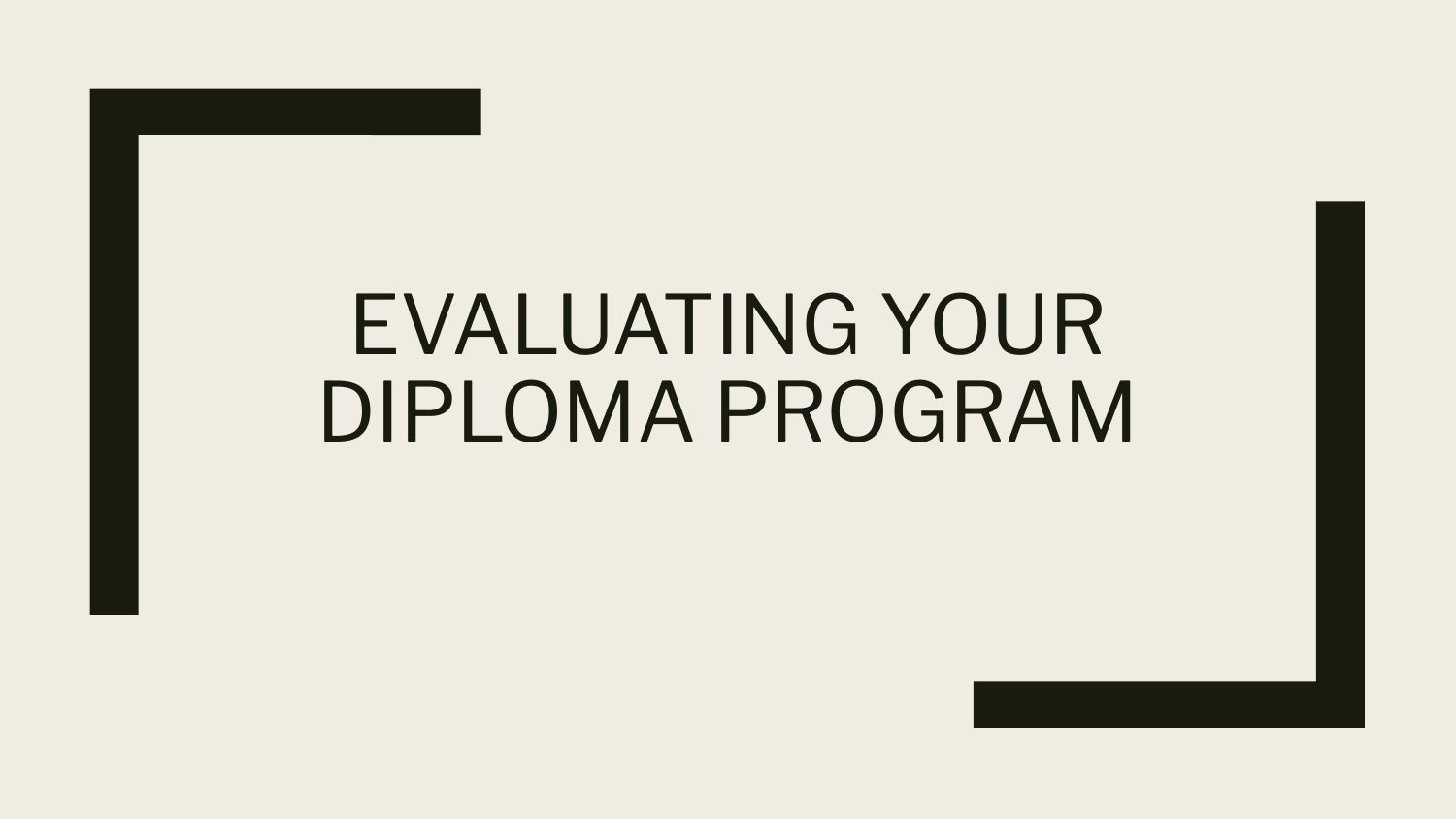### Key Documents

- Guide to program evaluation
- Self-study questionnaire
- IB Program Standards and Practices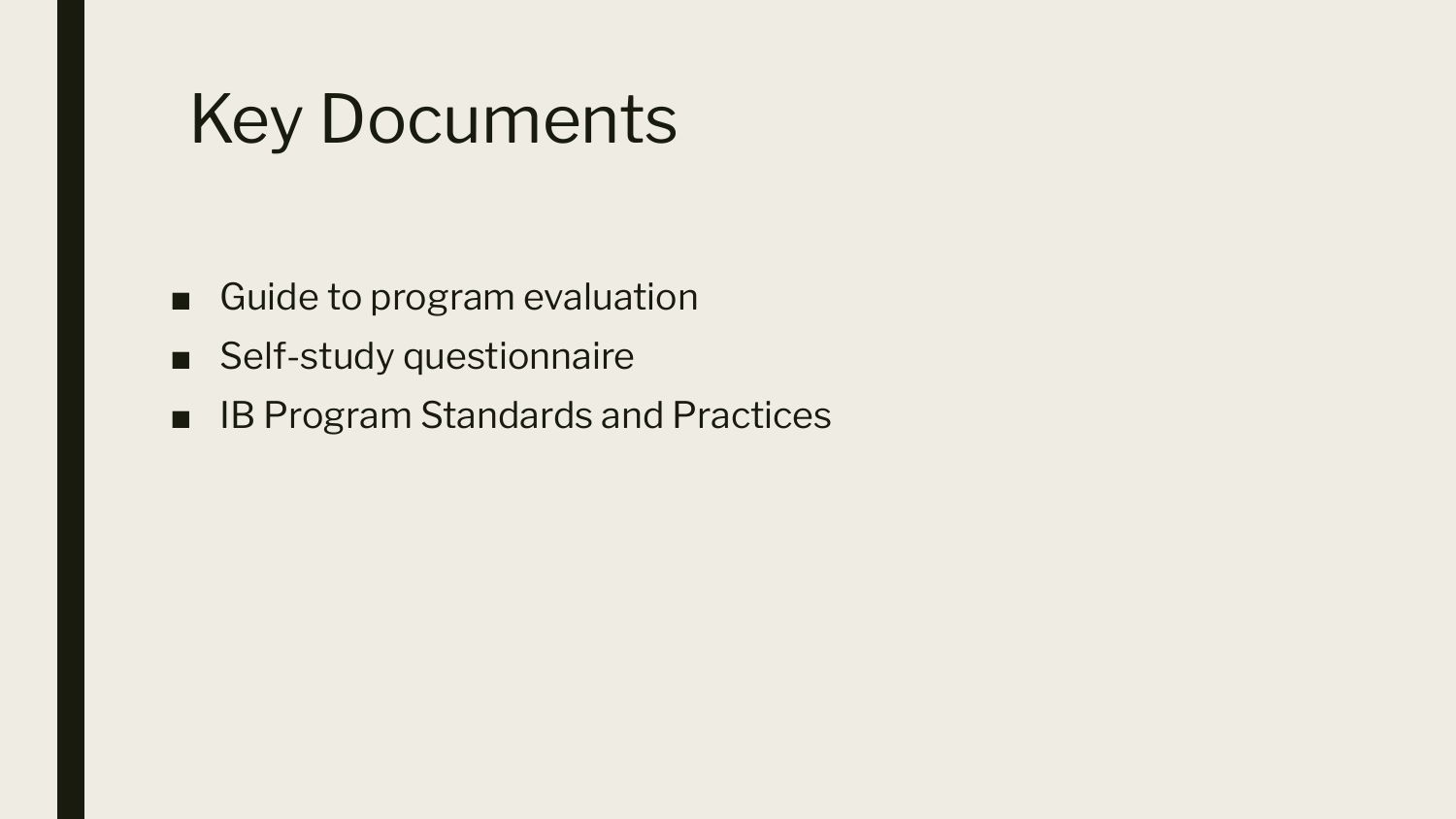### Agenda

- Quick overview of Program and Standards differences
- Planning for Program Evaluation
- Documents needed for each Standard
- Quick look at the new Standards and Practices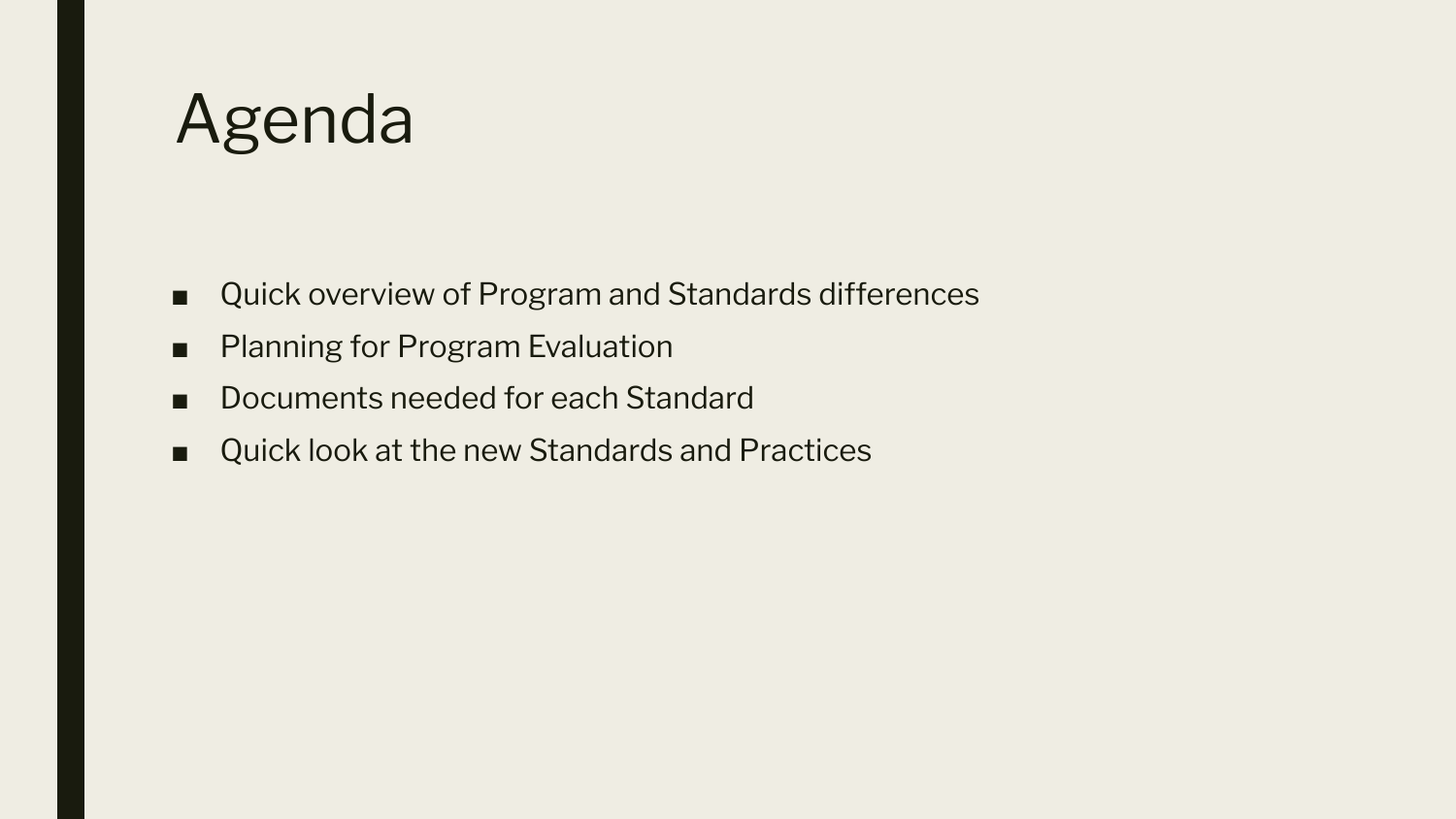### Which one do I do

- April 2021 old standards and practice
- September 2021 new one
- In between you pick with IBWSM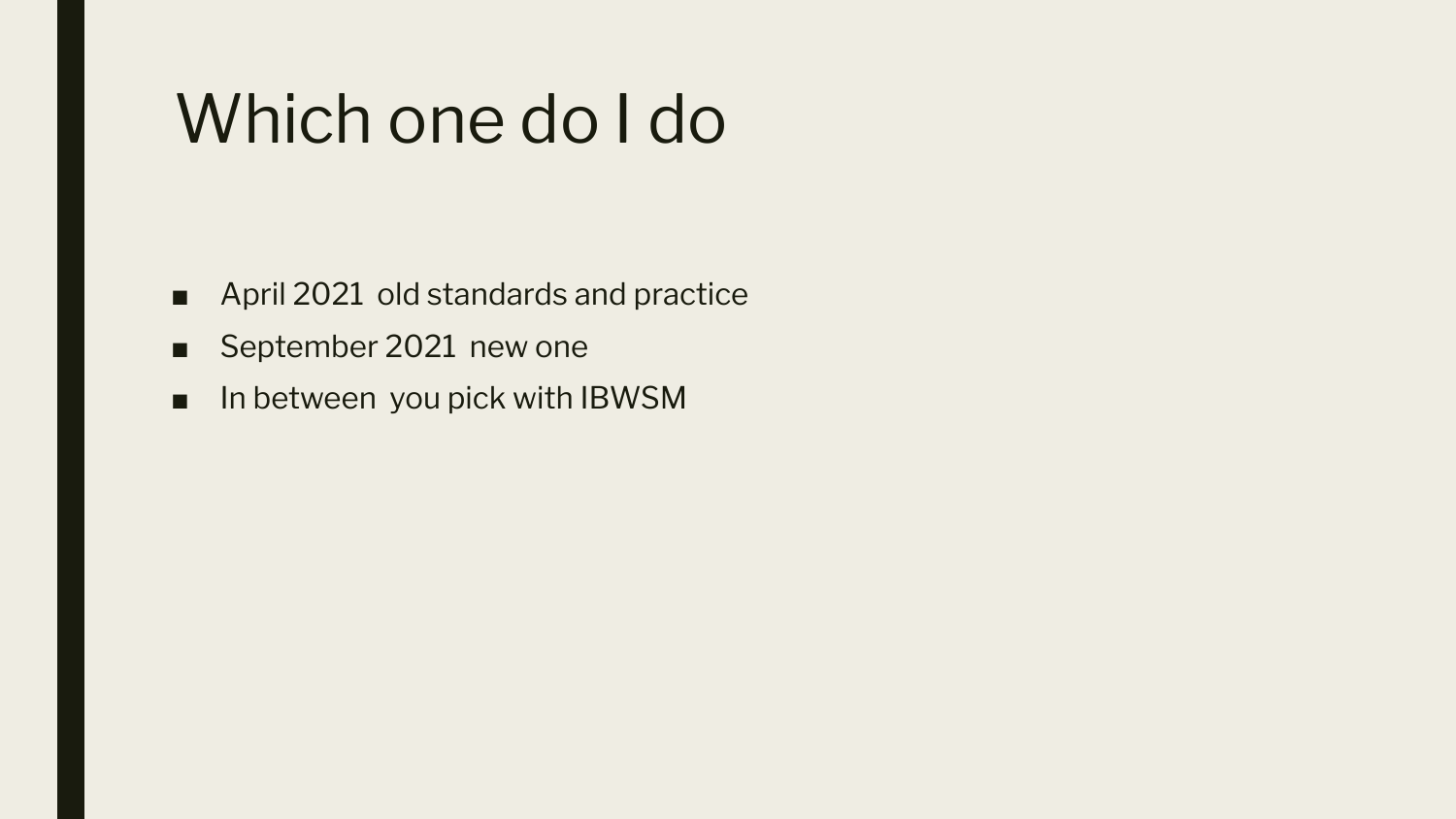### New Standards and Practices

#### **New**

- School and programme profile
- Legal entity and liscensure documentation
- Statement of Acceptance
- Link to website
- School mission statement and vision statements
- School strategy or strategic plan
- Job Description of Head of School
- Parent or guardian and student complaints procedure
- Examples of school reports to parents
- Two units for each subject group

#### Same

- School brochure
- School organization chart
- Job description Coordinator
- Budget
- Collaborative planning description/schedule
- Policies
- PD chart
- Schedules
- IA Calendar
- EE Process description
- CAS Handbook and 3 samples
- Exam storage rules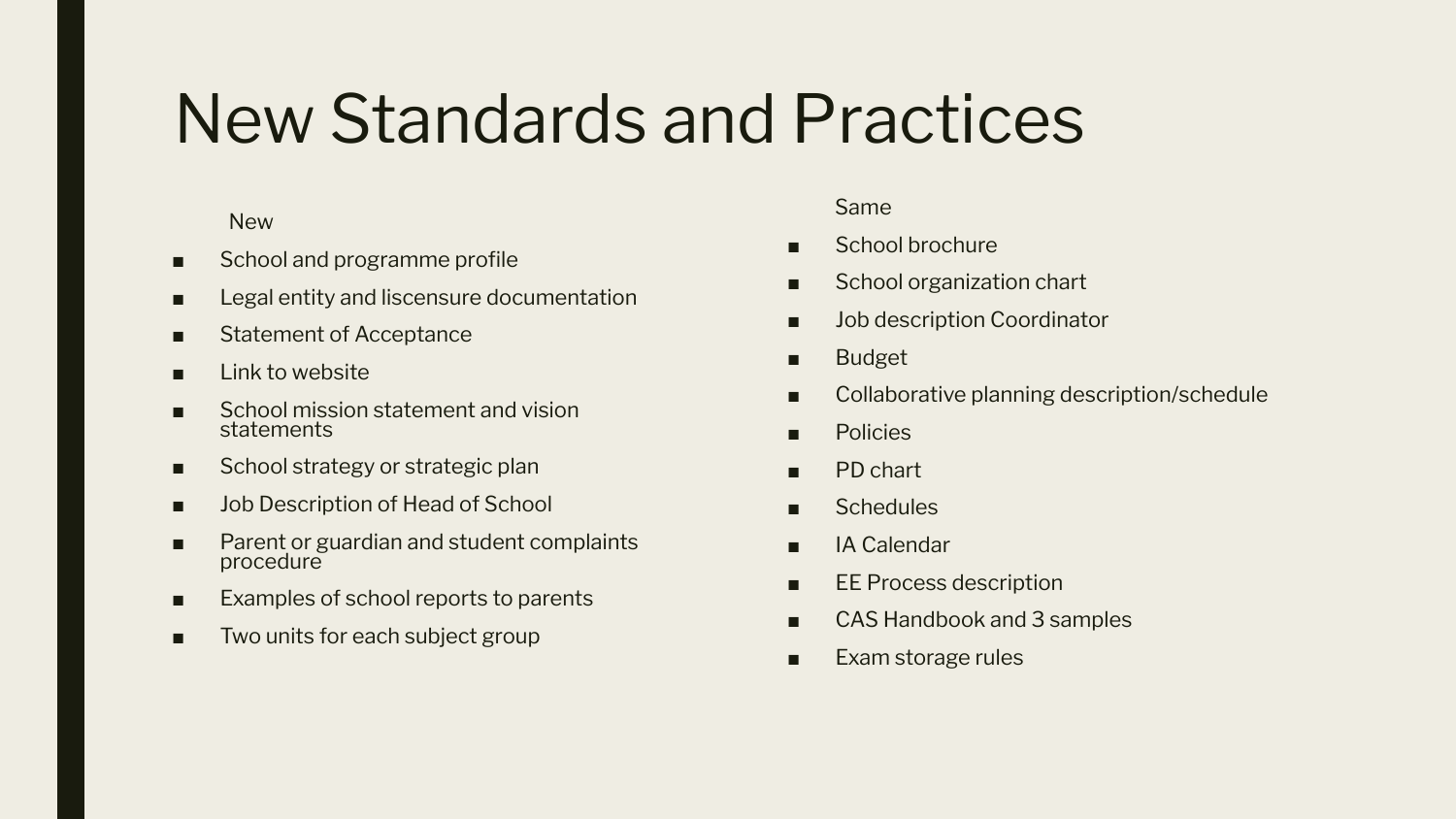### What else is new ?

School submits all documents for review

If there are any problems will need an action plan to fix whatever is wrong

Development Plans

One must be submitted of the ones you have completed since your last five-year evaluation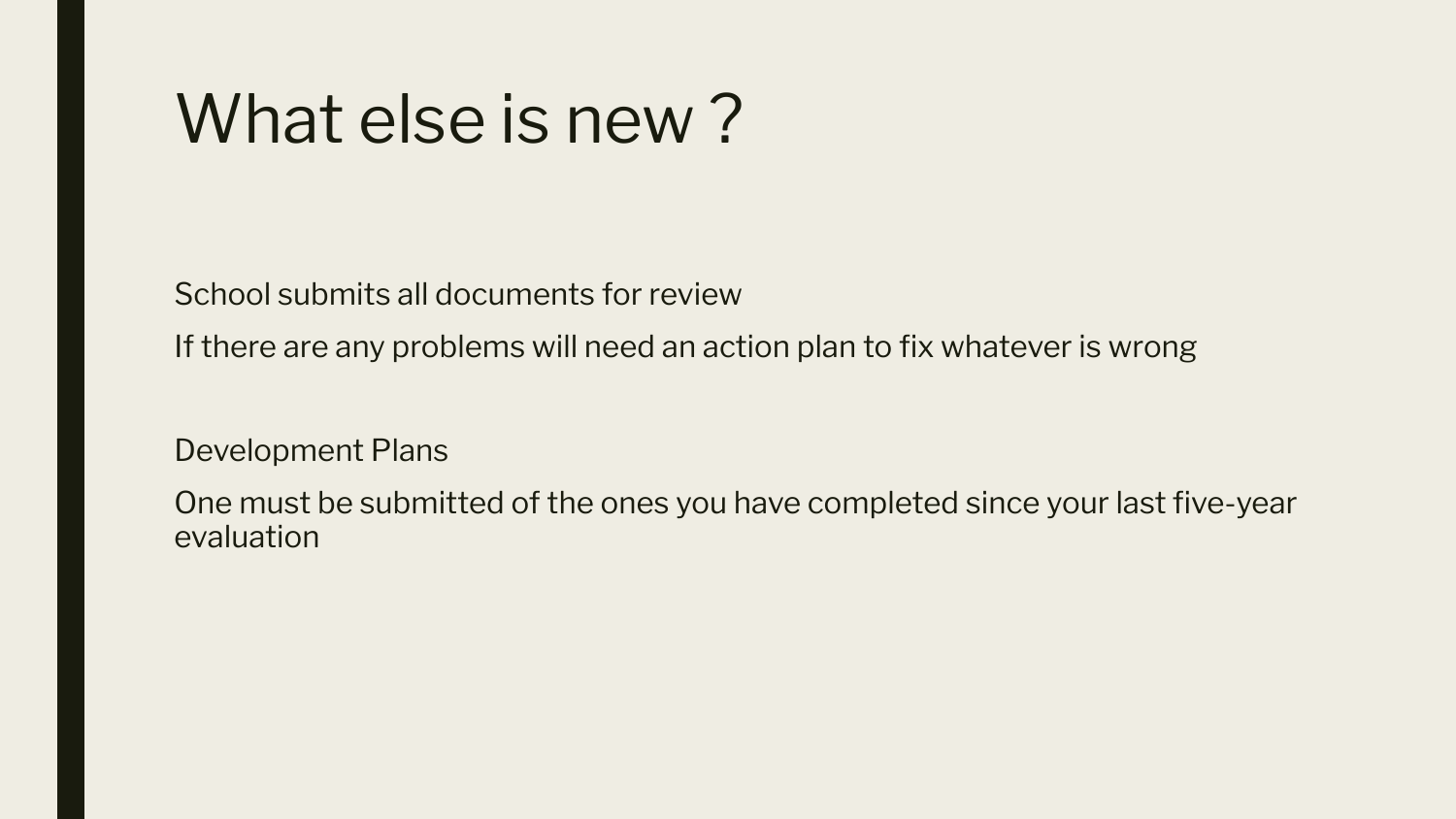### **Descriptors**

- Emerging
- Developing
- Demonstrating
- Excelling

consider a scale for these if doing surveys

New Highly Developed / Developed / Developing

- To determine development and implementation of the practice
- To determine understanding of the practice by the school community
- To determine integration of the practice in school processes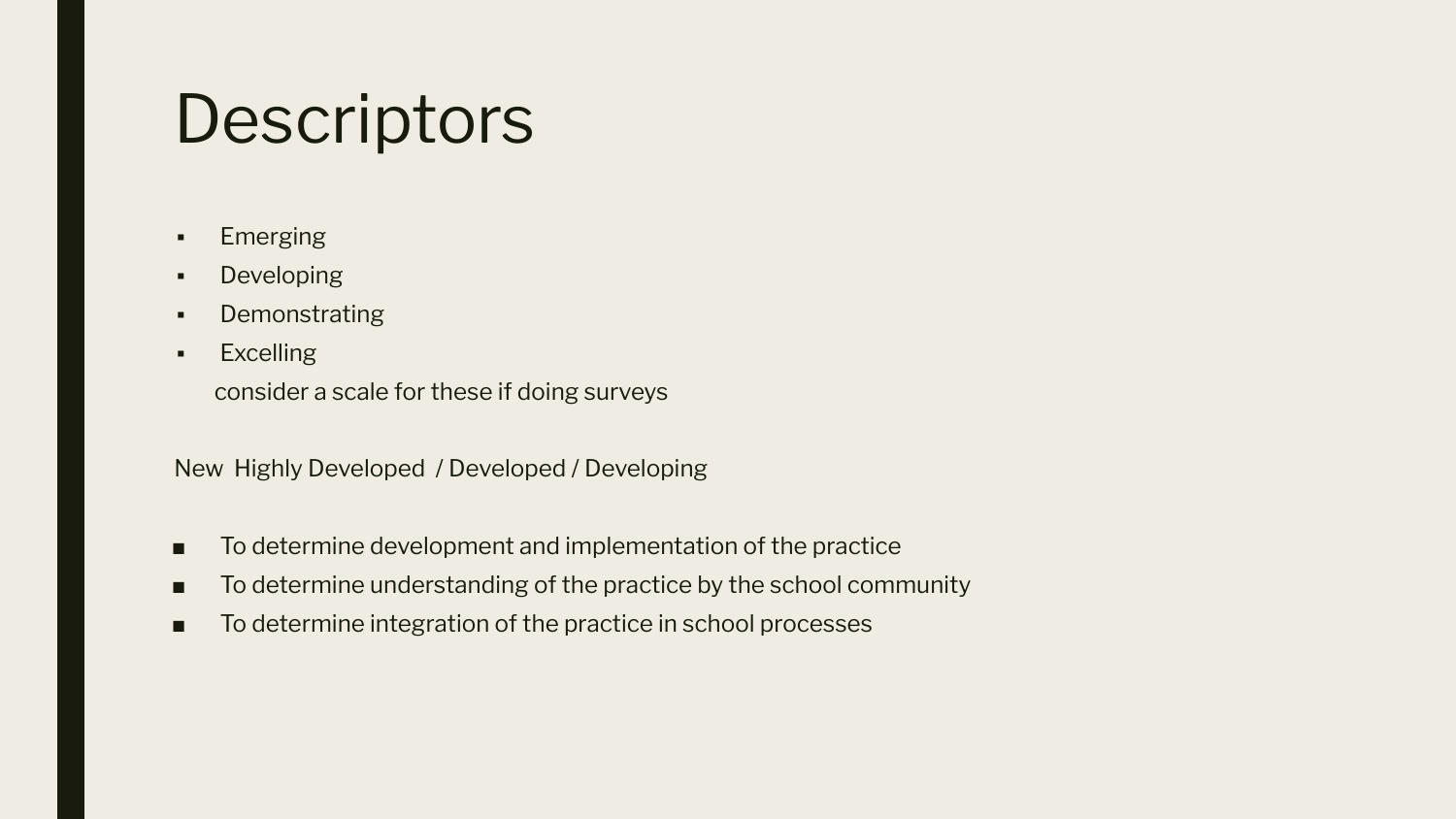Excelling: Explicit and consistent evidence of the development and implementation of the practice; the practice is fully understood by the school community and integrated into school processes.

Demonstrating: Consistent evidence of the development and implementation of the practice; the practice is understood by the school community and is integrated into most school processes.

Developing: Inconsistent evidence of the development and implementation of the practice ;the practice is partially understood and integrated into some school processes.

Emerging: Insufficient evidence of the development and implementation of the practice in school processes.

Reflecting on the rating for the practices, the school concludes for each standard whether it: – shows satisfactory development – requires additional development – requires significant attention.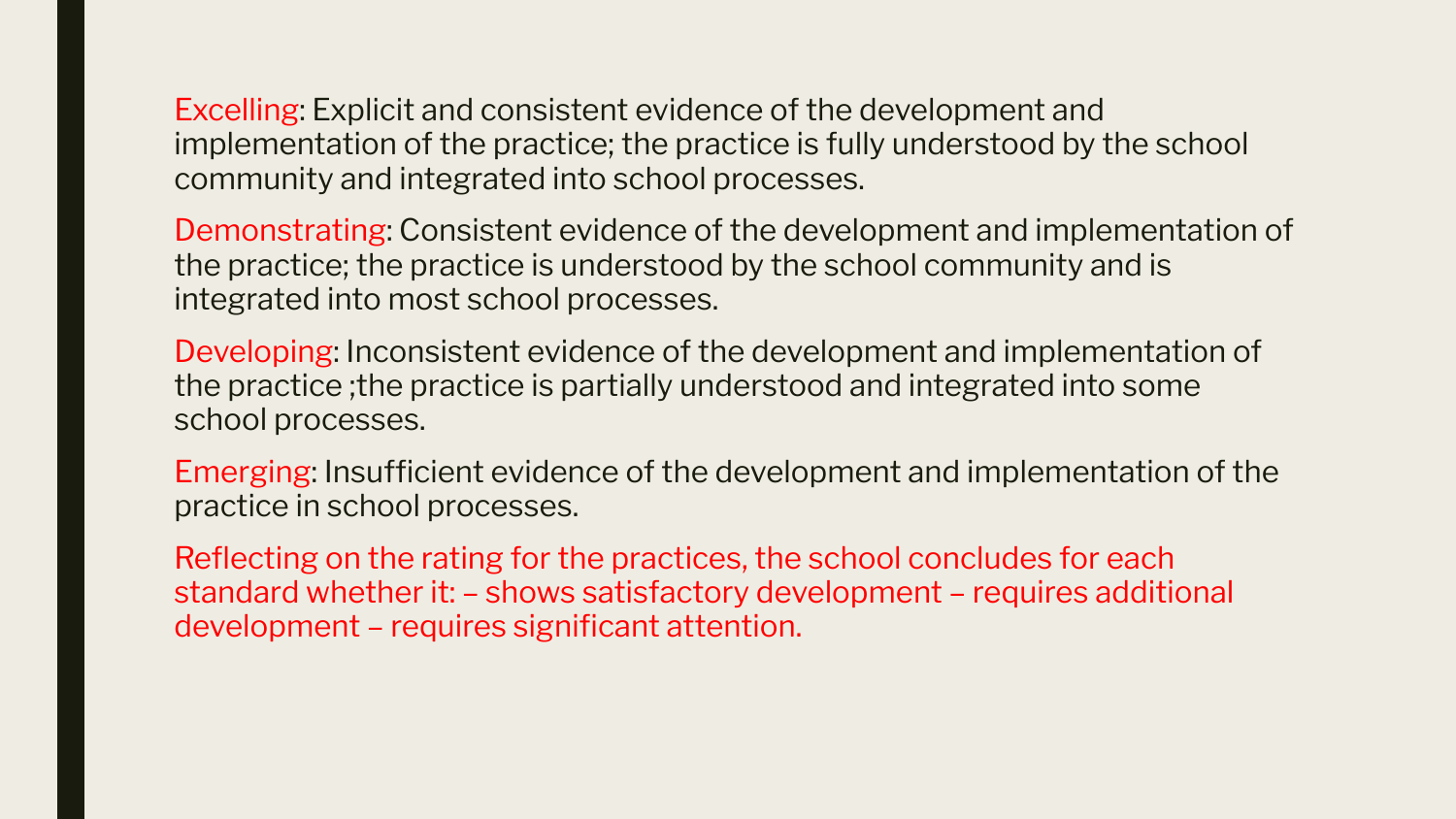## Section A Philosophy

**The school's educational beliefs and values reflect the IB philosophy.**

- *– mission statement*
- *– ATL*
- *– Learner Profile*
- *– International Mindedness*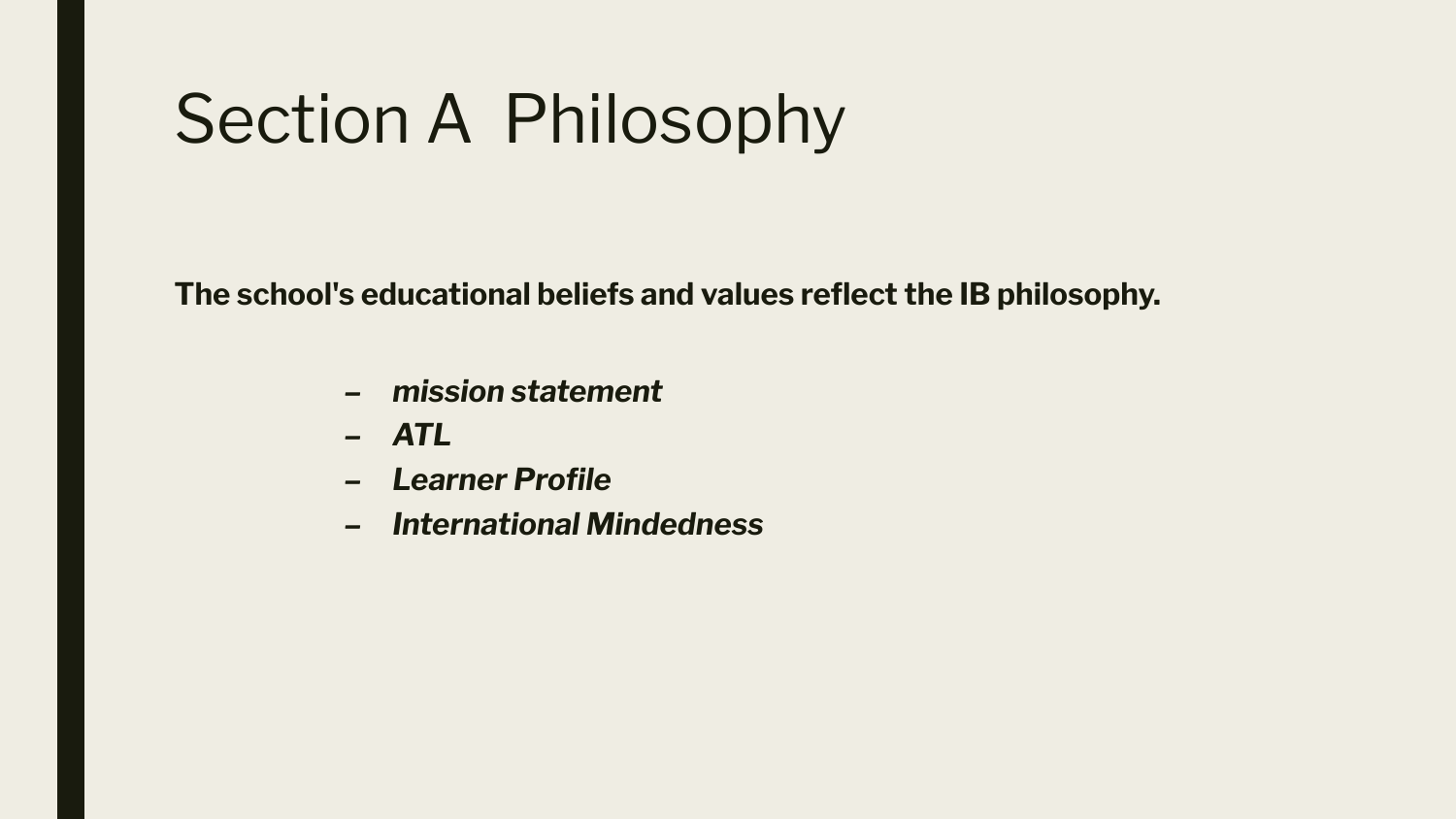### Supporting Documents for Standard A

- Brochure
- Organizational chart (DP Coordinator as part of leadership team)
- CAS Documents
- Participation in regional IB activities
- Participation in IBEN
- Parent survey
- Staff Survey
- Student Survey
- Leadership Survey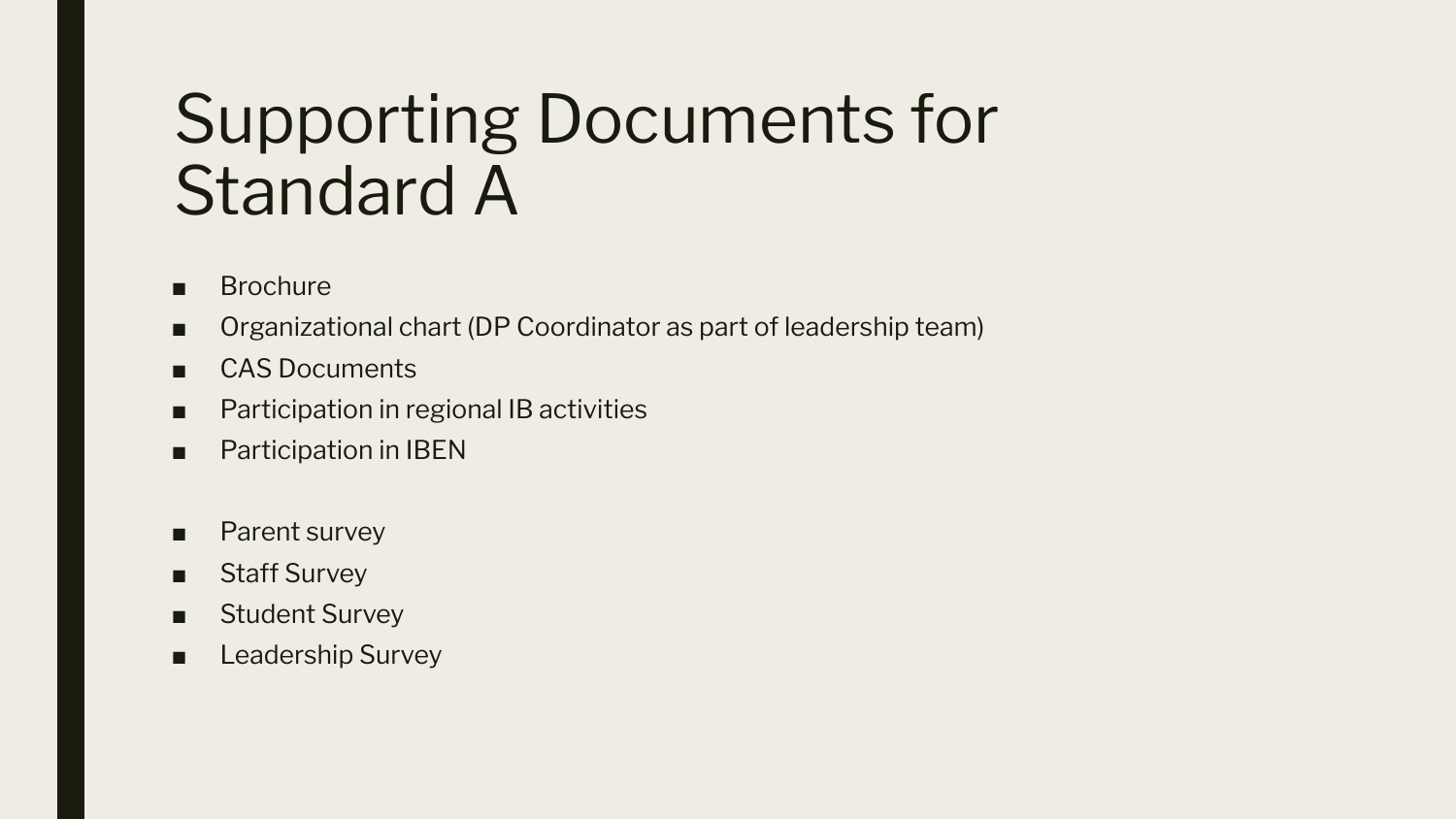## Standard B Organization

### **B1**

**Leadership and structure: The school's leadership and administrative structures ensure the Implementation of the IB programme(s).**

### **B2**

**Resources and support: The school's resources and support structures ensure the implementation of the IB programme(s).**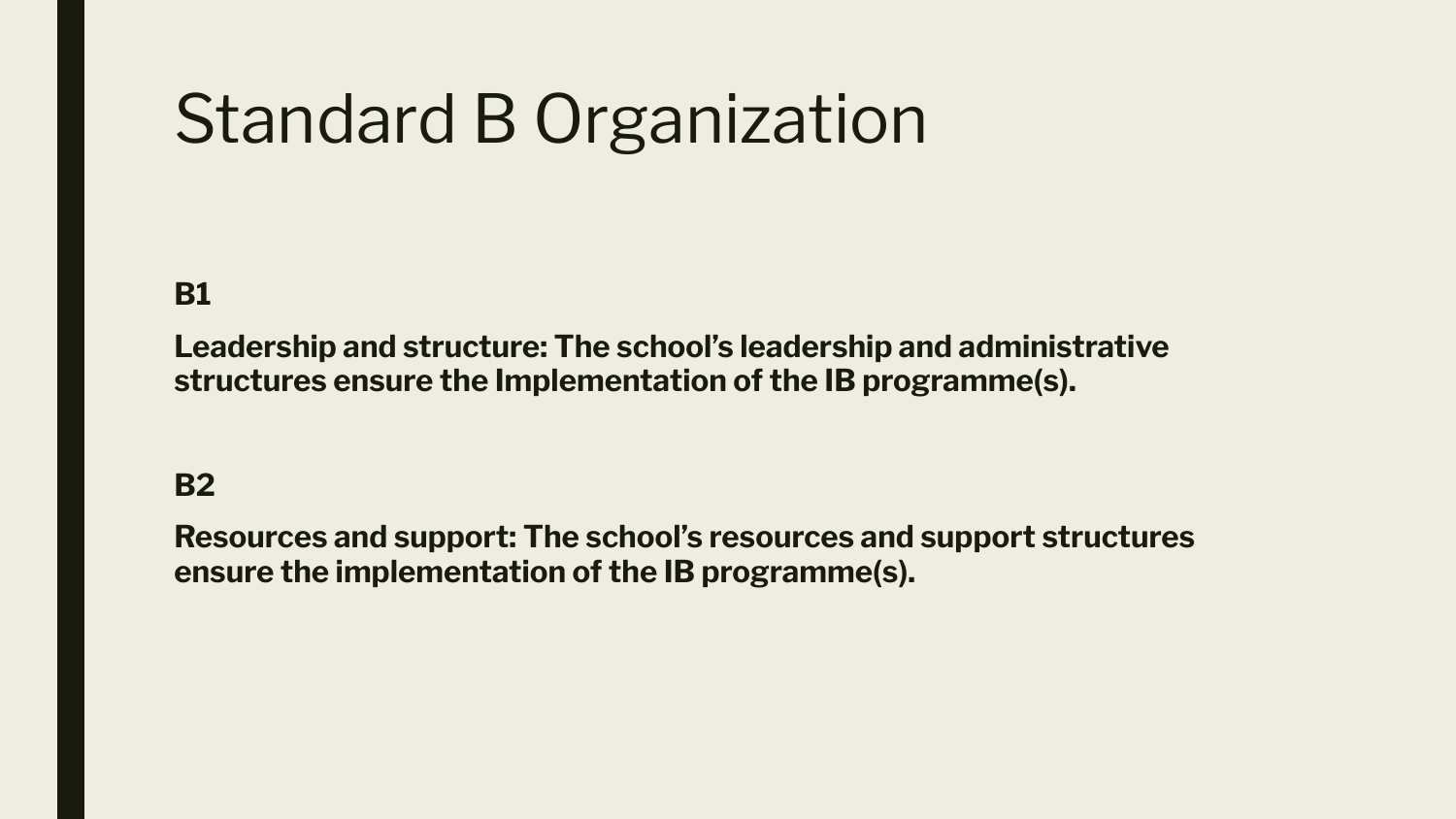# Supporting Documents /Information

- Budget ( project out 5 years ) CAS included
- Concurrency of Learning/ Balanced Curriculum
- Library resources
- Guidance and post secondary plans
- Timeline (of the study)
- Meeting schedule
- Coordinator job description
- Description of the EE process
- CAS process and descriptions
- **Professional Development chart**
- Student schedules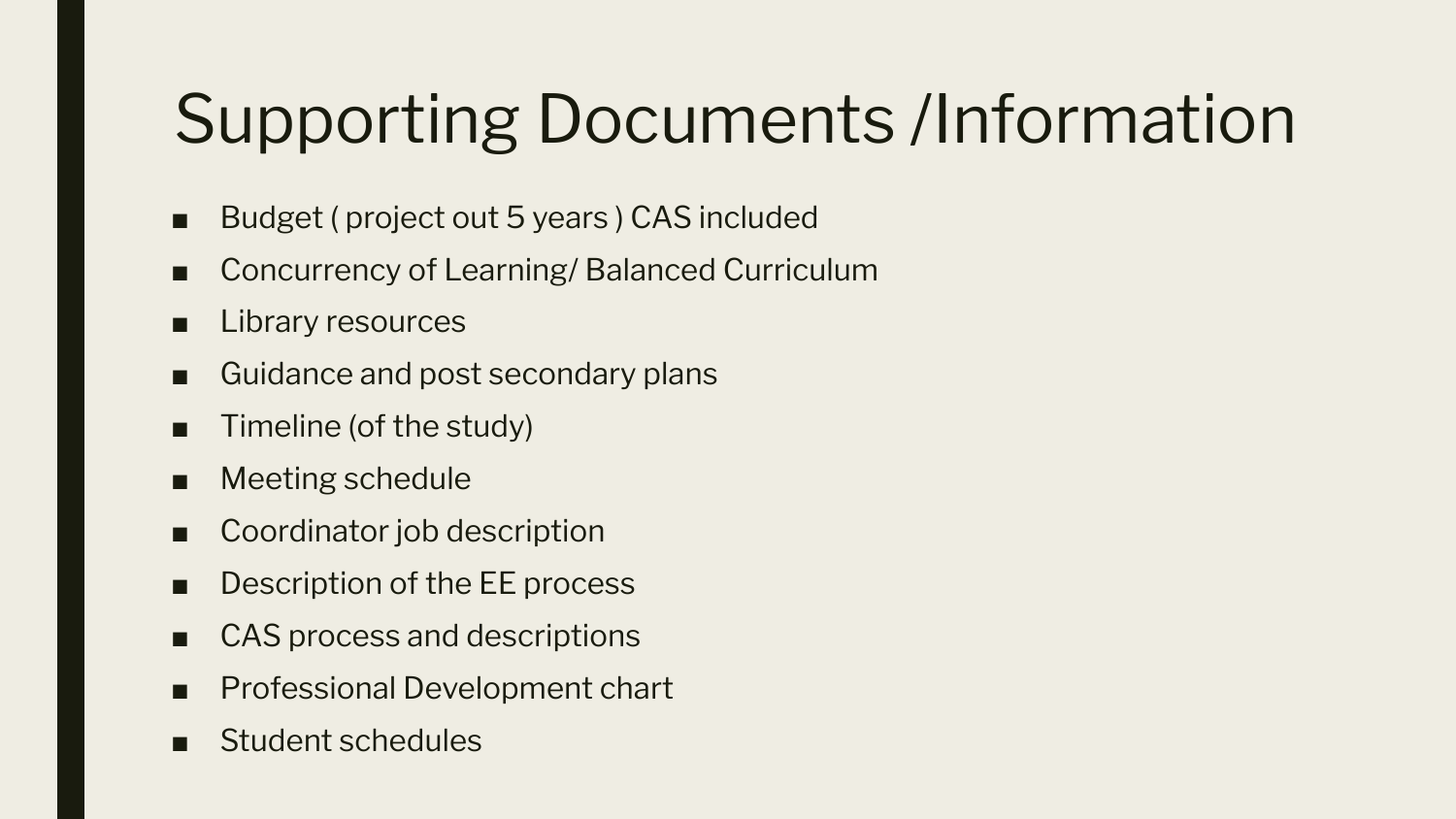### Policies

- Admission Policy (not required) need to explain how students enroll
- Academic Integrity Policy
- Assessment Policy
- Special Needs Policy
- Language Policy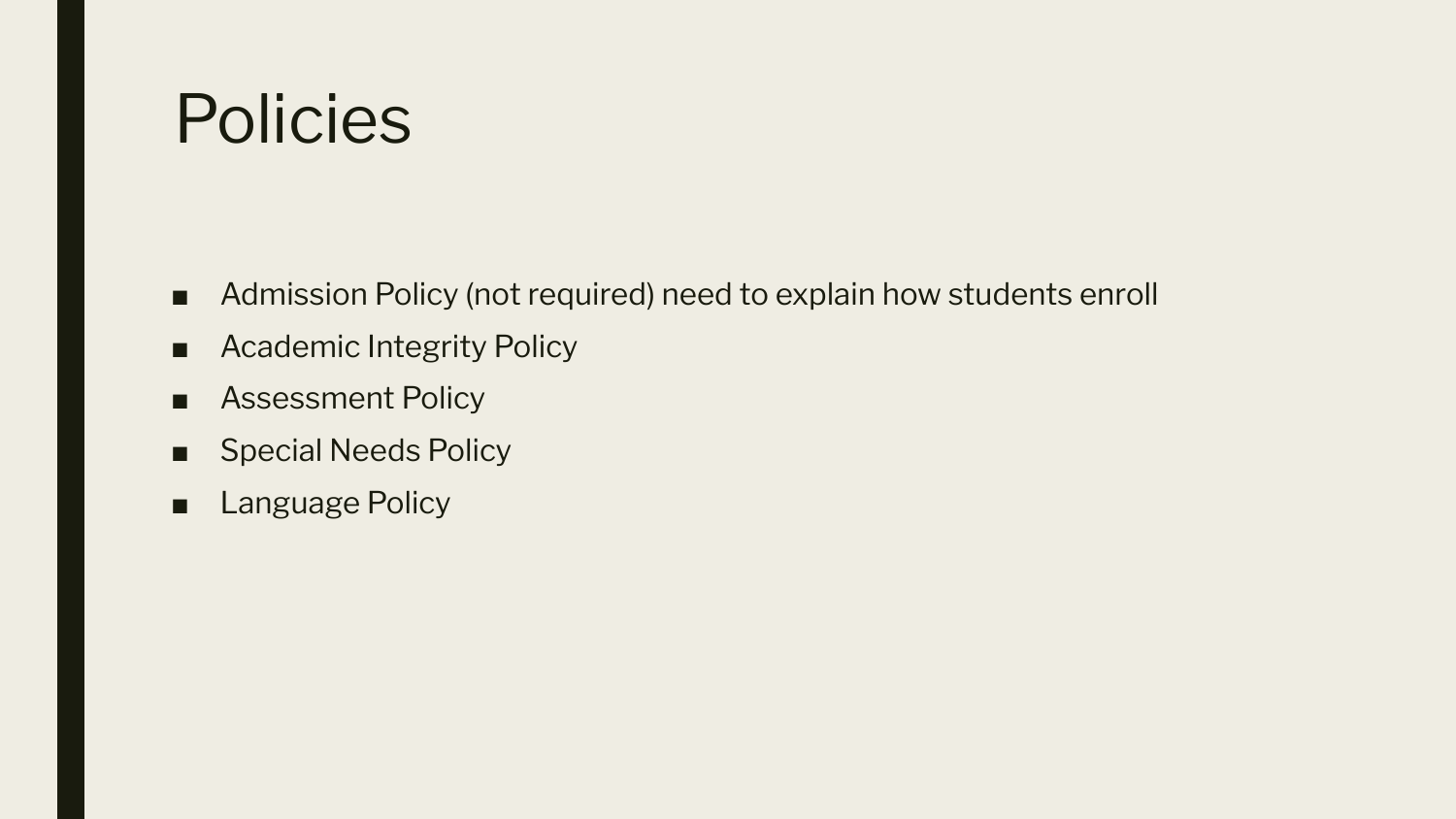### Standard C Curriculum

- **C1. Collaborative planning: Collaborative planning and reflection supports the implementation of the IB programme(s).**
- **■ C2. Written curriculum: The school's written curriculum reflects the IB philosophy.**
- **C3. Teaching and Learning: Teaching and learning reflects the IB philosophy.**
- C4. Assessment: Assessment at the school reflects the IB assessment **philosophy.**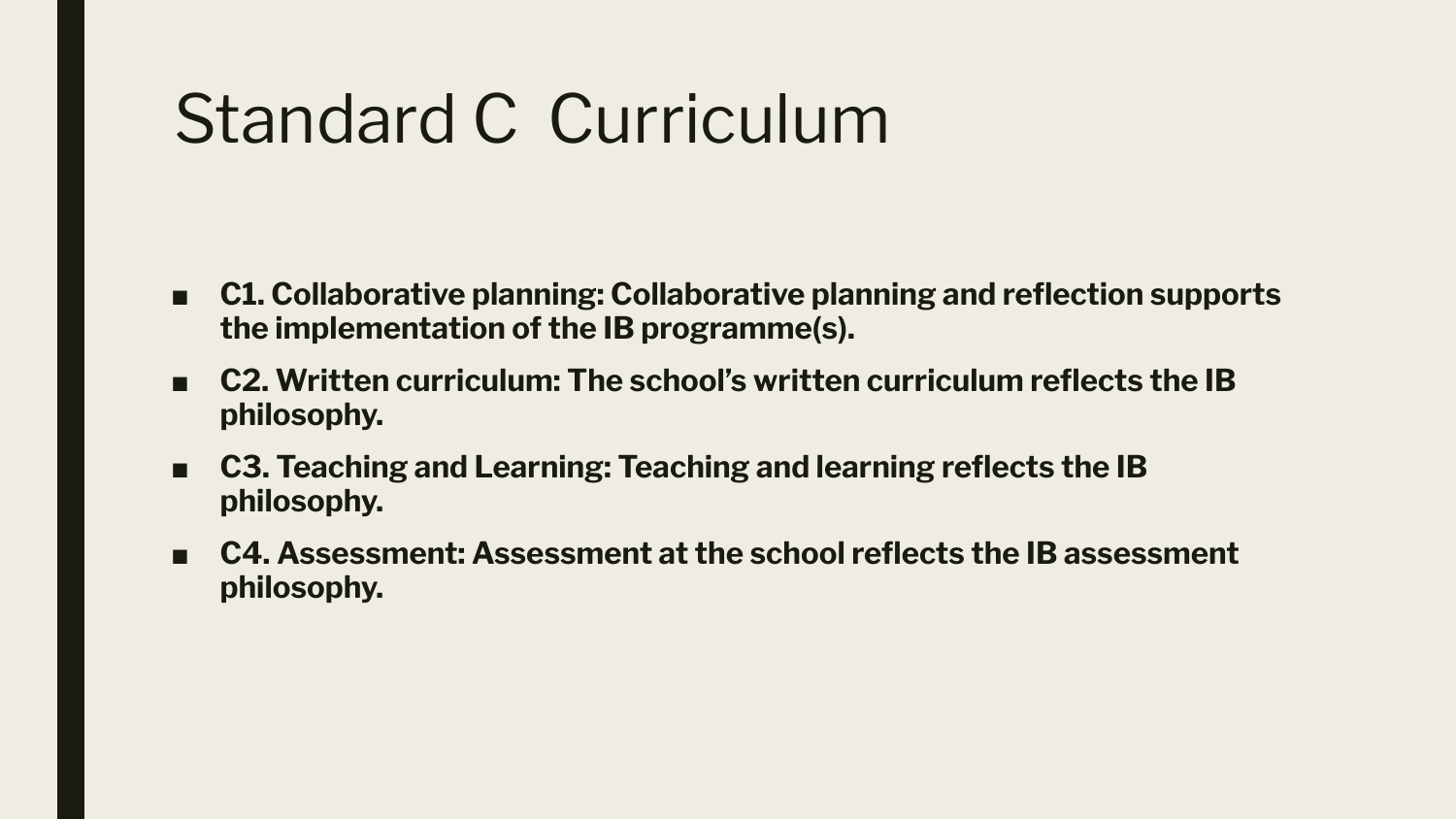## Topics Covered

- Collaborative planning
- Integration of TOK, ATL, Learner Profile and International Mindedness
- Infusion of the core across the program
- Vertical and horizontal articulation
- Reflection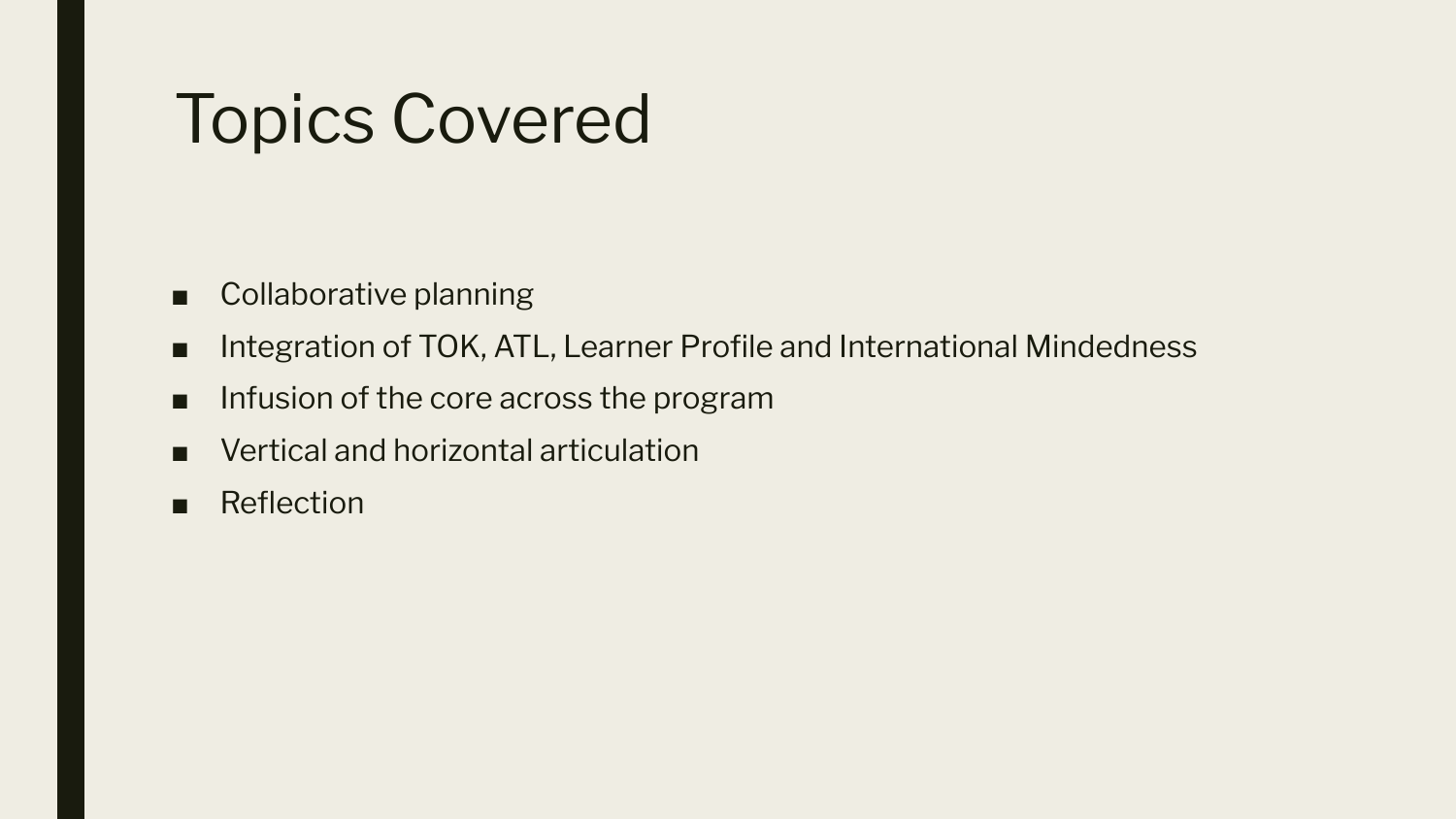### Other Documents

- Course Outlines
- Unit Planners
- Calendar of deadlines for IA
- Consensus from each group Chart 5
- CAS Handbook
- three samples of CAS experiences undertaken by students (student CAS records)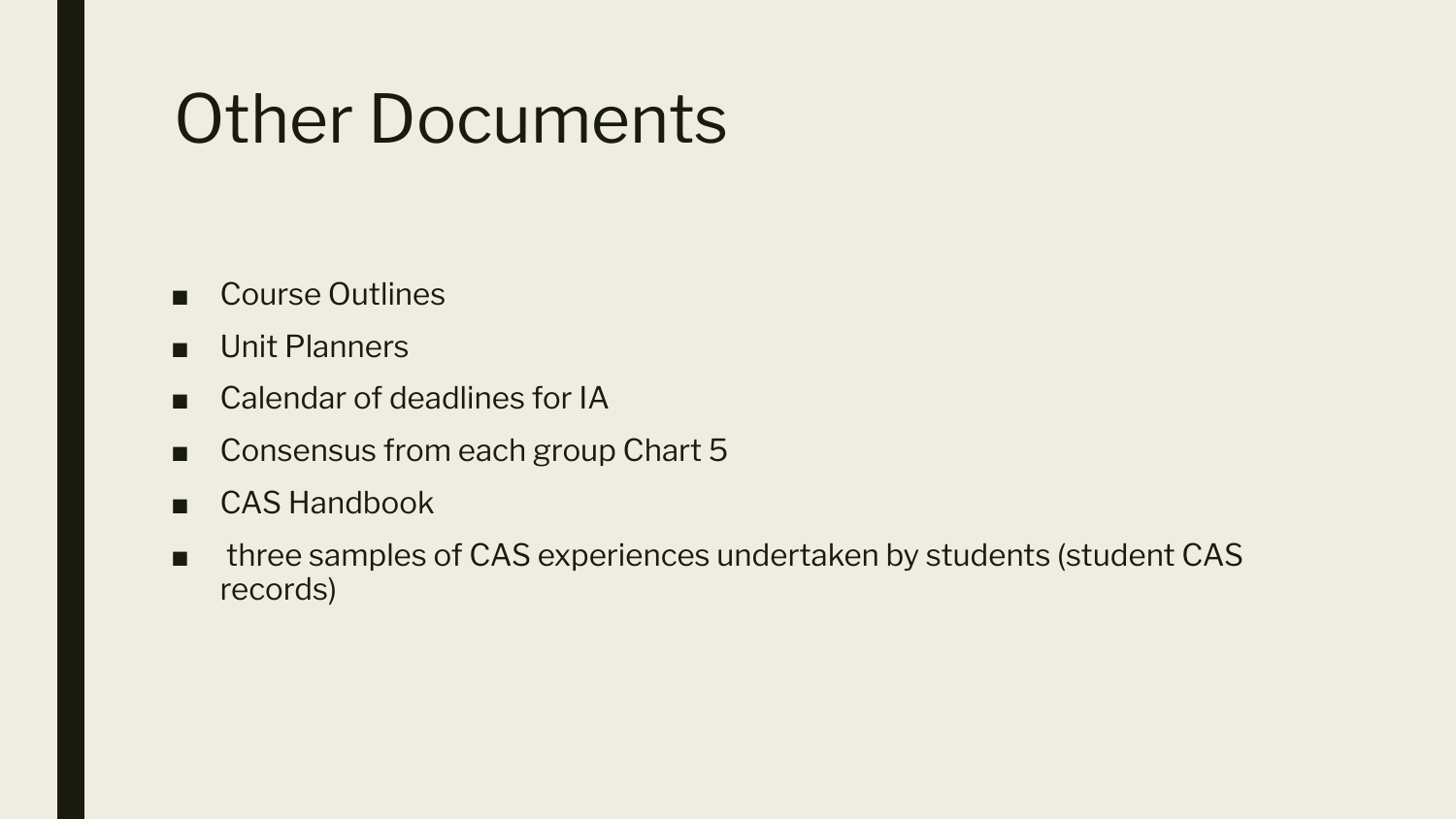### Must be Included from either Authorization or last Evaluation

- All recommendations must be referenced
- All matters must be referenced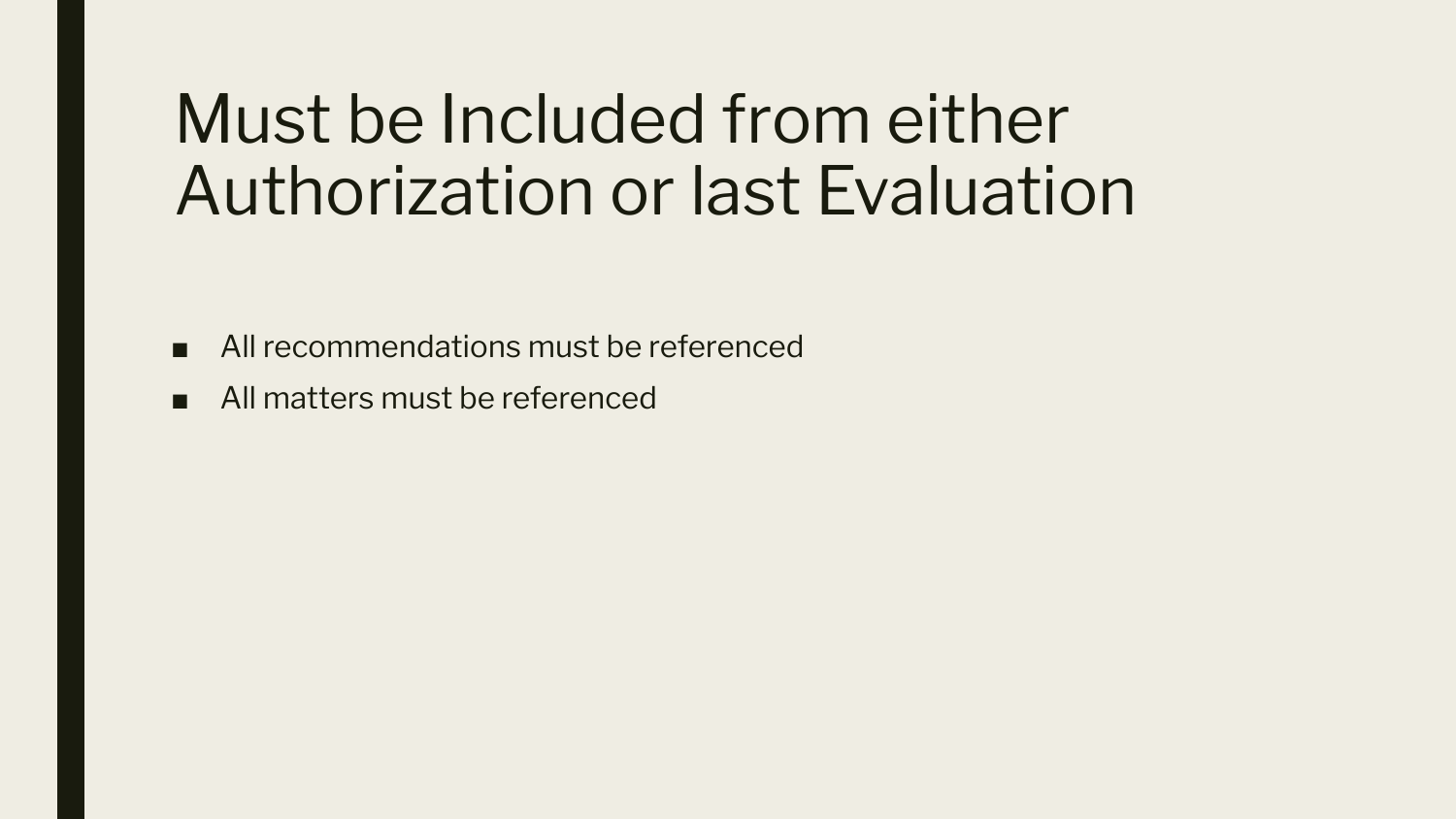### Action Plan

- One item per standard or more
- Make sure it addresses some of the recommendations from last report
- Needs to match conclusion from each standard
- Add items that you have identified as needing work from the self study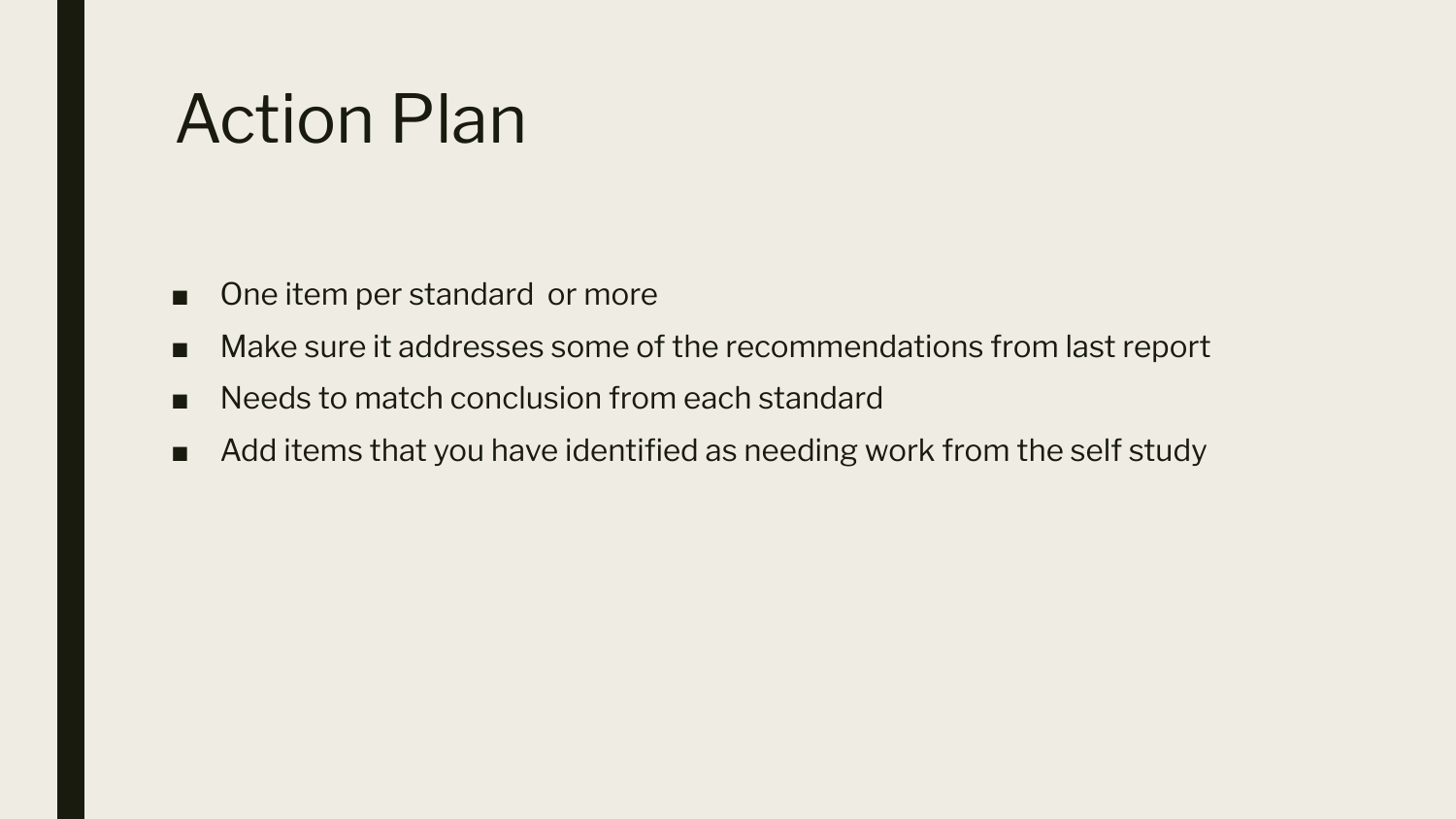### New Standards and Practices

Purpose (3)

*IB philosophy Mission, Learner Profile, International Mindedness*

Leadership and Governance (5)

*exam storage, Job description, PD, Schedule, policies , data, budget*

Student Support (5)

facilities, technology, library , advice on careers/college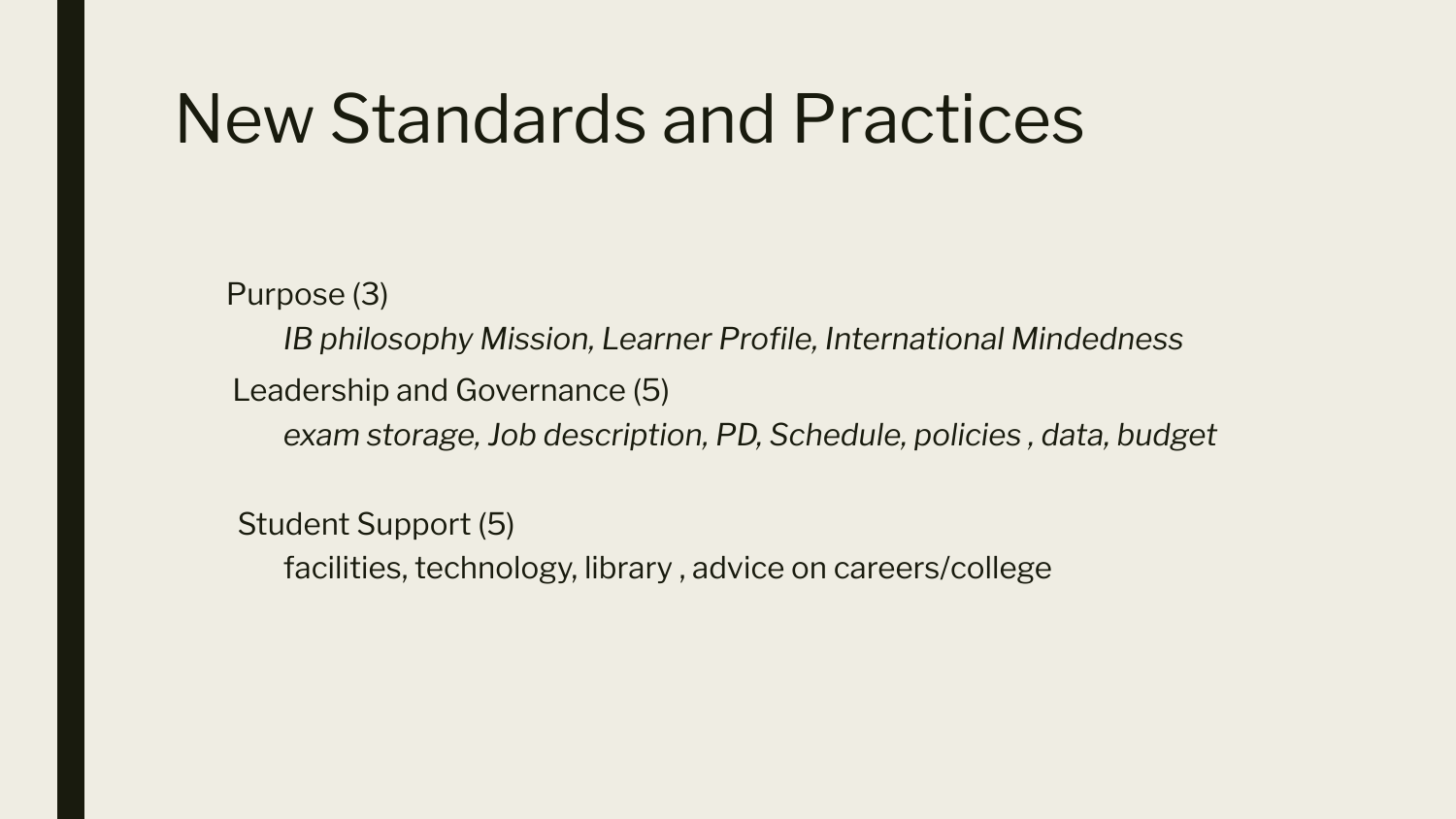Teacher Support (3) *Collaborative planning Documents my IB*  Culture (6) Access **Policies** Coherent Curriculum TOK integration Collaborative Planning Curriculum communicated Life Long Learners (7) ATL's Learner Profile International Mindedness